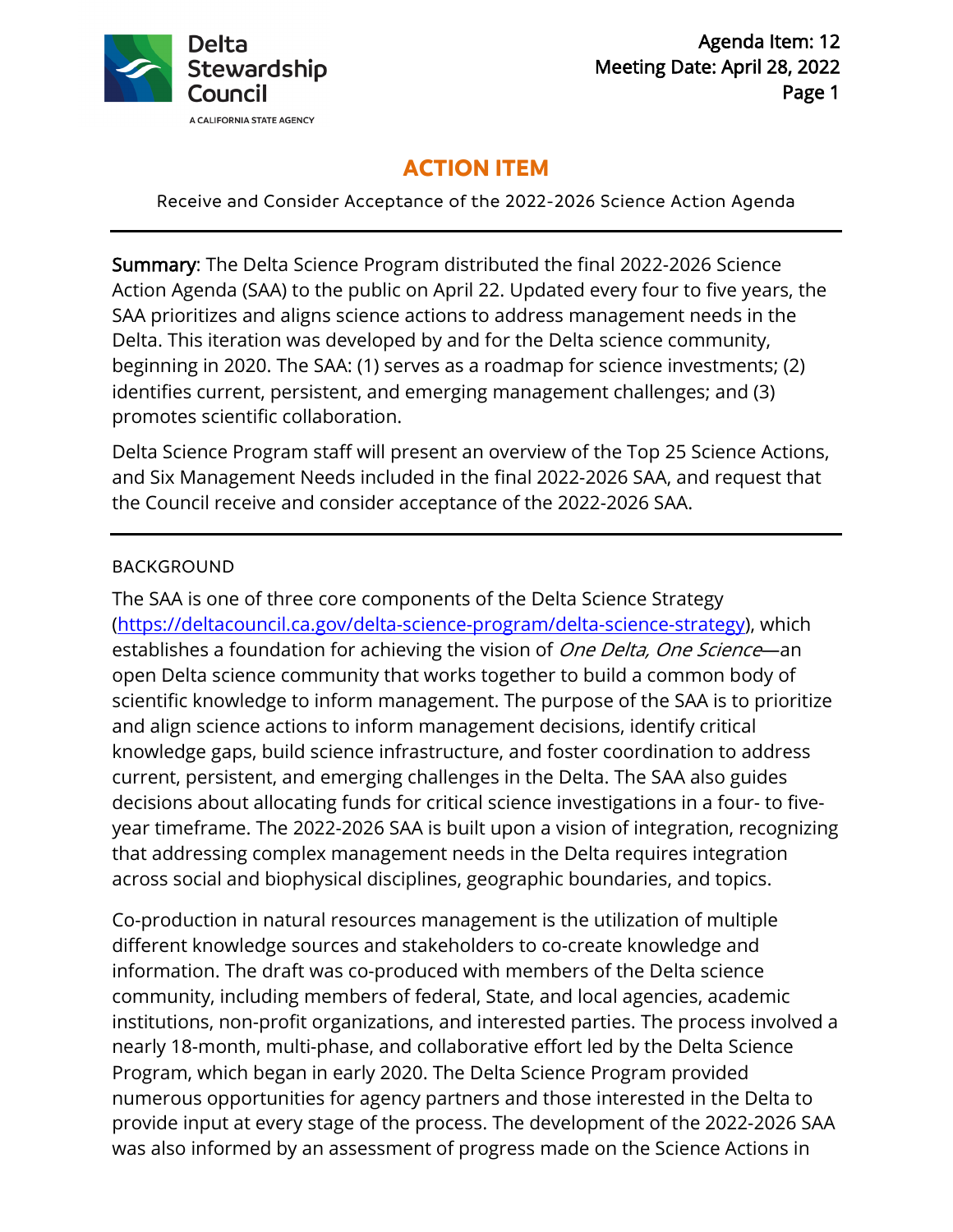[the 2017-2021 SAA \(https://scienceactionagenda.deltacouncil.ca.gov/pdf/SAA-](https://scienceactionagenda.deltacouncil.ca.gov/pdf/SAA)Progress-Summary.pdf).

## 2022-2026 SAA

and reach of, existing scientific information, tools, or knowledge. The SAA connects Science Actions with Management Needs, informed by Management Questions. The top 25 Science Actions included in the draft 2022-2026 SAA are responsive to six integrative Management Needs and 65 Top Delta Management Questions that reflect the complexity of social and environmental challenges and knowledge gaps in the Delta. These Science Actions focus on both: (1) generating new information or tools; and/or (2) improving or enhancing the use,

Developing the 2022-2026 SAA began with crowdsourcing a list of Management Questions relevant to the Delta, a feature new to this iteration of the SAA. The addition of Management Questions was suggested by the Delta Plan Interagency Implementation Committee's 2019 Delta Science Funding and Governance Initiative and aimed to enhance coordination across the Delta science enterprise and ensure that Science Actions directly inform policy and management.

Given that the SAA represents the shared science priorities of the Delta scientific community, it provides a valuable framework to guide science planning and funding by the Council and its partners (https://deltacouncil.ca.gov/delta-science[program/research-funding-and-fellowships\). For example, the 2022-2026 S](https://deltacouncil.ca.gov/delta-science)AA is already being used as a guiding framework for the 2022 Delta Science Fellowship program, jointly run by California Sea Grant and the Delta Science Program.

### Public Review

 to public comments include: The draft 2022-2026 SAA was released for public review from November 18, 2021, through January 21, 2022. The Delta Science Program considered the feedback from fourteen individual comment letters, including the Delta Independent Science Board, to develop the final SAA. Noteworthy revisions that were made in response

- Text revisions to the Science Actions and the addition of clarifying language to the Context section for each Science Action;
- Elaboration of linkages between the SAA and existing or planned regulations, mandates, and programs; and
- Language to further promote human dimension aspects in Science Actions.